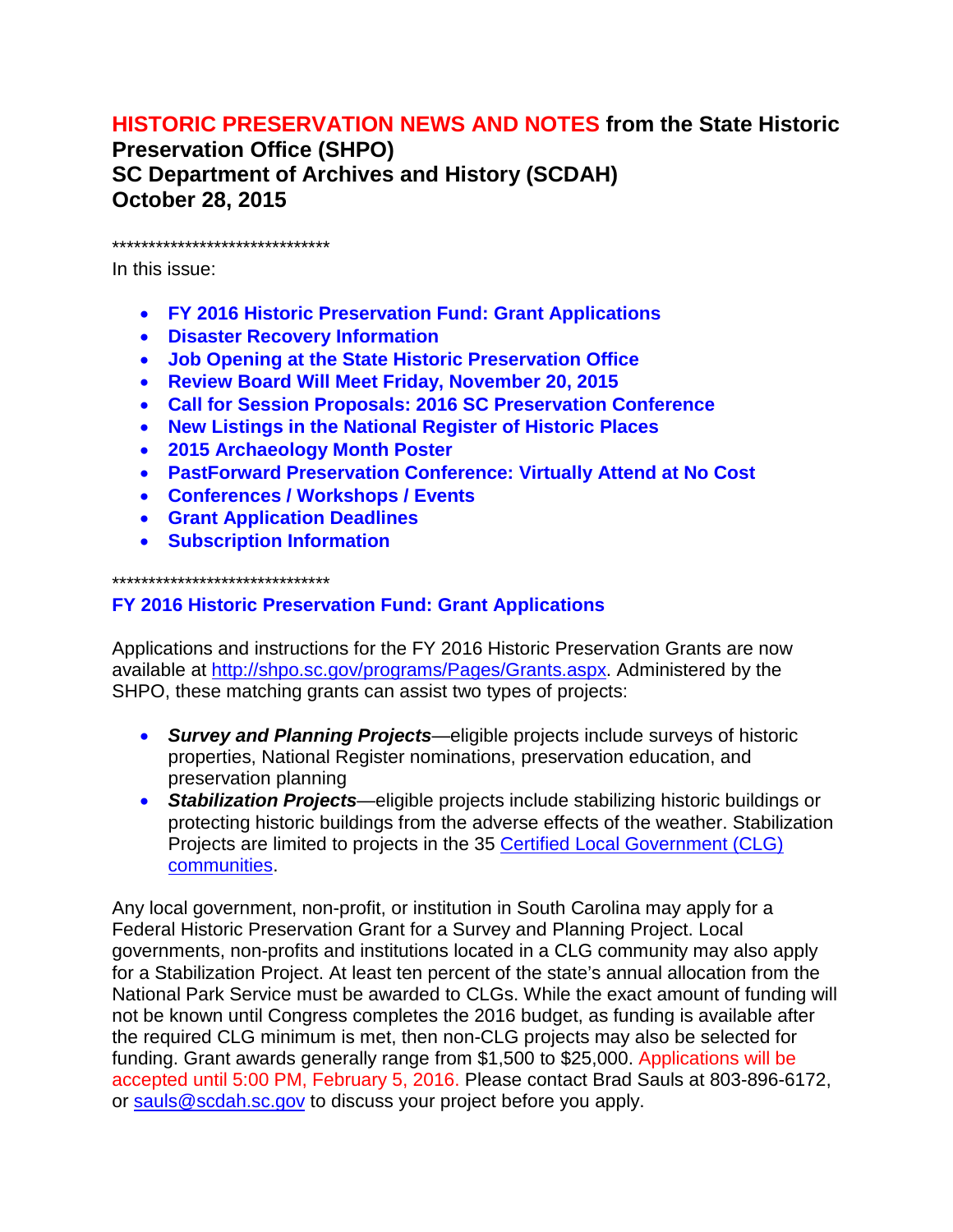#### \*\*\*\*\*\*\*\*\*\*\*\*\*\*\*\*\*\*\*\*\*\*\*\*\*\*\*\*\*\*

#### **Disaster Recovery Information**

We have posted resources about disaster recovery resources on the SHPO homepage at [http://shpo.sc.gov.](http://shpo.sc.gov/) These include links to SC Emergency Management Division, FEMA, and links to guidance on repairing flood damaged properties.

The SC Department of Natural Resources (DNR) Heritage Trust archaeologists are seeking volunteers to assist in the **Archaeological Archive Flood Recovery Project**. Volunteers will work with professional archaeologists to process artifacts from sites across South Carolina, as well as digitally archive paper records, print photographs, negatives and slides impacted by the 2015 Flood. No experience is required. Those wishing to volunteer may contact Meg Gaillard, DNR Heritage Trust archaeologist at 803-528-1455, [GaillardM@dnr.sc.gov.](mailto:GaillardM@dnr.sc.gov)

#### \*\*\*\*\*\*\*\*\*\*\*\*\*\*\*\*\*\*\*\*\*\*\*\*\*\*\*\*\*\*

### **Job Opening at the State Historic Preservation Office**

The SHPO is currently seeking applications for the position of Architectural Historian. More details are available on the jobs.sc.gov website and at this [link.](http://agency.governmentjobs.com/sc/job_bulletin.cfm?JobID=1272769)

\*\*\*\*\*\*\*\*\*\*\*\*\*\*\*\*\*\*\*\*\*\*\*\*\*\*\*\*\*\*

### **Review Board Will Meet Friday, November 20, 2015**

The State Board of Review for the National Register of Historic Places will meet on Friday, November 20, 2015 at 10:30 a.m. at the SC Archives and History Center in Columbia. The Board will consider the following nominations:

- Hickman Mill, Graniteville, Aiken County
- Beth Israel Synagogue, Greenville, Greenville County
- Miller Brothers Cotton Warehouse, Columbia, Richland County
- Duncan Park Baseball Stadium, Spartanburg, Spartanburg County
- Inman Mills, Inman, Spartanburg County

The public is welcome to attend the meeting. For more information about the State Board of Review, see<http://shpo.sc.gov/programs/natreg/Pages/Board.aspx> or contact Andy Chandler at [chandler@scdah.sc.gov](mailto:chandler@scdah.sc.gov) or 803-896-6179.

#### \*\*\*\*\*\*\*\*\*\*\*\*\*\*\*\*\*\*\*\*\*\*\*\*\*\*\*\*\*\*

### **Call for Session Proposals: 2016 SC Preservation Conference**

We are now accepting proposals for education sessions at the 2016 Historic Preservation Conference, which will be held April 22, 2016 in Columbia at the SC Archives and History Center. Education sessions can cover a variety of topics, and range in difficulty from "Preservation 101" to advanced discussions of cutting-edge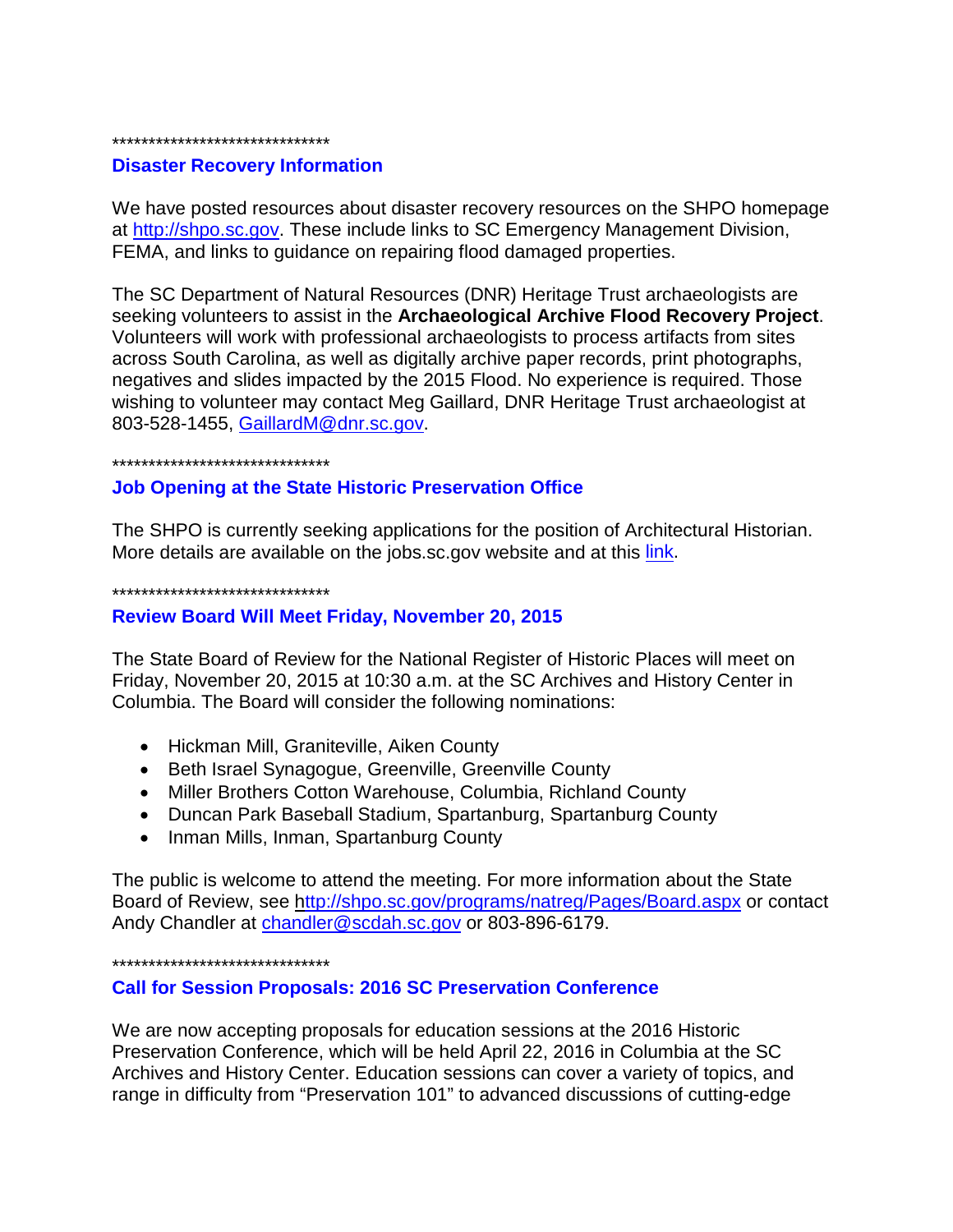issues. For more details, please see [http://shpo.sc.gov/events/Pages/presconf.aspx.](http://shpo.sc.gov/events/Pages/presconf.aspx) Proposals are due January 15, 2016.

#### \*\*\*\*\*\*\*\*\*\*\*\*\*\*\*\*\*\*\*\*\*\*\*\*\*\*\*\*\*\*

## **New Listings in the National Register of Historic Places**

**St. James the Greater Catholic Mission** in Colleton County was listed in the National Register of Historic Places on September 29, 2015. St. James the Greater Mission represents a rare example of a rural, southern, African American Roman Catholic parish, in continuous existence from its antebellum origins to today. The site includes a historically intact campus containing a wood-shingled Gothic Revival church building constructed in 1935, a school (built 1901), and a cemetery. The church, St. James' third, is situated on the same site that served the previous two churches built in 1833 and 1894. The school was established in the late nineteenth century and the current building provided private education for over one hundred local African American pupils, regardless of religious affiliation, during the first half of the twentieth century when schools in South Carolina were segregated.

The **Greenville Elks Lodge** in downtown Greenville was listed in the National Register on October 5, 2015. The former Greenville Elks Lodge is a large, four story rectangular concrete and brick masonry building constructed in 1949. The building is highlighted by horizontal bands of brickwork, limestone, and metal sash windows. The historic entry to the upper floors is the most prominent exterior part of the building and features Art Deco decorative elements with a Moderne canopy. It represents a rare example of surviving institutional architecture designed by the renowned regional architect William Riddle Ward, Jr., who focused most of his career on residential designs.

The **Cleland Kinloch Huger and Burnet R. Maybank House** in Charleston was also listed in the National Register on October 5, 2015. Built ca. 1857 -1858, the three and half story brick Charleston single house in the Italian Villa style is significant as one of the few major surviving Italianate-inspired residences erected in Charleston before the Civil War, and therefore one of oldest Italian Villa dwellings extant in the city. It is also significant for its association with the political career of Burnet Rhett Maybank (1899- 1954). Maybank served as mayor of Charleston during the Great Depression, governor of South Carolina during World War I and United States Senator through to the post-war period.

Photographs of these recent listings are posted on the agency [Facebook page.](https://www.facebook.com/scdah/)

\*\*\*\*\*\*\*\*\*\*\*\*\*\*\*\*\*\*\*\*\*\*\*\*\*\*\*\*\*

## **2015 Archaeology Month Poster**

Each October is celebrated as Archaeology Month in South Carolina. The 2015 archaeology month poster features "The Yamasee War: 1715-1717, Changing South Carolina's Cultural Landscape". See [http://artsandsciences.sc.edu/sciaa/archaeology-](http://artsandsciences.sc.edu/sciaa/archaeology-month-2014)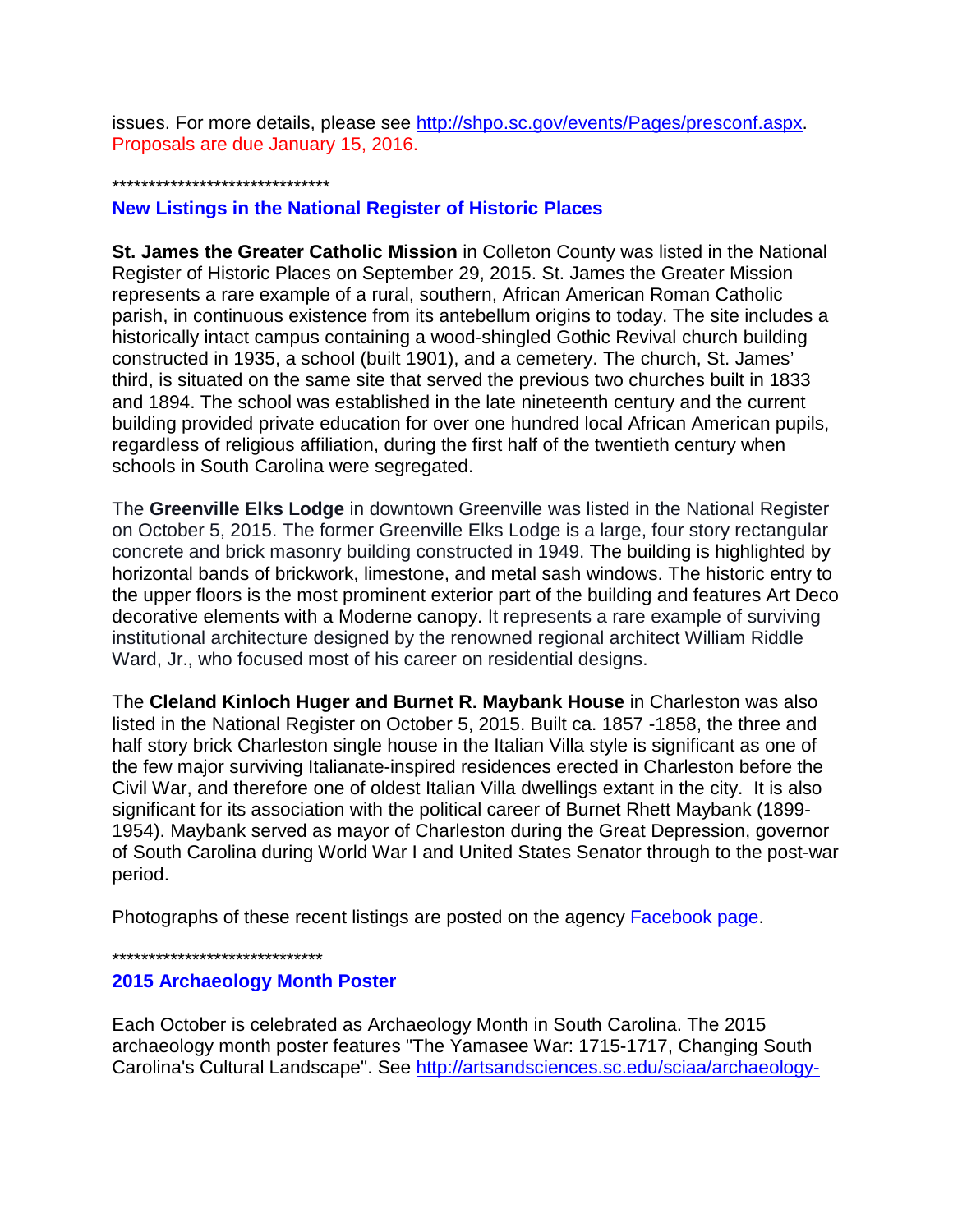month-2014. Free copies are also available from the South Carolina Institute of Archaeology and Anthropology.

#### \*\*\*\*\*\*\*\*\*\*\*\*\*\*\*\*\*\*\*\*\*\*\*\*\*\*\*\*\*

**PastForward Preservation Conference: Virtually Attend at No Cost**

The National Trust for Historic Preservation's annual conference, PastForward, will be held November 3-6 in Washington, DC. They are offering free attendance to key sessions as a **virtual attendee** with live streaming via the web. To see the sessions and sign up as a virtual attendee go to<http://pastforwardconference.org/virtual-attendee/>

\*\*\*\*\*\*\*\*\*\*\*\*\*\*\*\*\*\*\*\*\*\*\*\*\*\*\*\*\*\*

### **Conferences / Workshops / Events**

**NEW Annual Symposium on South Carolina Civil War History**, November 6-7, 2015, Columbia. Registration and program information is now available at [http://civilwarsymposium.palmettohistory.org/index.html.](http://civilwarsymposium.palmettohistory.org/index.html) For more information contact Patrick McCawley at 803-896-6203, [patrick@scdah.state.sc.us.](mailto:patrick@scdah.state.sc.us)

**Southeastern Archaeological Conference**, November 18-21, 2015, Nashville, TN. More information available at [http://www.southeasternarchaeology.org/annual](http://www.southeasternarchaeology.org/annual-meeting/details/)[meeting/details/.](http://www.southeasternarchaeology.org/annual-meeting/details/)

**NEW South Carolina Federation of Museums Annual Conference**, March 9-11, 2016, Edgefield. This year's conference will focus on how museums are moving forward and expanding through new construction, technology, programs and partnerships. Visit <http://www.southcarolinamuseums.org/conference> for more information.

**National Council on Public History Annual Conference**, March 16-19, 2016, Baltimore, MD. Visit<http://ncph.org/cms/conferences/2016-annual-meeting/> for more information.

**7th National Forum on Historic Preservation Practice**, "A Critical Examination of the Next 50 Years," March 19-20, 2016, Goucher College, Baltimore, MD. Click on [this](http://r20.rs6.net/tn.jsp?f=001hMPQBJk4VRsK1GnY1QbDn8PkF6oKo9uy6JmKb2Z0hw3lOZAL7L2UB8_r8VZWytxRpff9OnCiWA44GSul0oT6YjHOeLu8xv3eErb-BvA5ZoRMI6piee6_b7NIMdbGTX_1fstKwqxrBhasT1dGI629sbyUm76SfqUc6j0a8gSs2yrmxsu_iifoM51oeQ2j9Rpe3wJdOVNioGPxk5CFCJtQAY0TLHs5ujy8D2PvS2XjItjANNyxtElCIA==&c=LKBgiGZbPQ5sOqwXYXJRQf1VZK1Pq5dBTkQ7J0VqGAnWRXnvdo7OXw==&ch=J5ppA5Q7LVWvNiGYWzggtOq0RzkRz7Imf8P59md45jZv-XHgNp2D-g==)  [link](http://r20.rs6.net/tn.jsp?f=001hMPQBJk4VRsK1GnY1QbDn8PkF6oKo9uy6JmKb2Z0hw3lOZAL7L2UB8_r8VZWytxRpff9OnCiWA44GSul0oT6YjHOeLu8xv3eErb-BvA5ZoRMI6piee6_b7NIMdbGTX_1fstKwqxrBhasT1dGI629sbyUm76SfqUc6j0a8gSs2yrmxsu_iifoM51oeQ2j9Rpe3wJdOVNioGPxk5CFCJtQAY0TLHs5ujy8D2PvS2XjItjANNyxtElCIA==&c=LKBgiGZbPQ5sOqwXYXJRQf1VZK1Pq5dBTkQ7J0VqGAnWRXnvdo7OXw==&ch=J5ppA5Q7LVWvNiGYWzggtOq0RzkRz7Imf8P59md45jZv-XHgNp2D-g==) for details about the call for papers for this conference.

**NEW Landmark Conference**, March 23–25, 2016, Beaufort. The SC Confederation of Local Historical Societies will hold its annual conference and awards in Beaufort. More information will be available in the coming months.

**Keeping History Above Water**, April 10-13, 2016, Newport, RI. This international, multi-disciplinary conference will focus on challenges and solutions for saving historic structures and neighborhoods in coastal communities. See [http://www.historyabovewater.org/.](http://www.historyabovewater.org/) If you have questions contact [historyabovewater@newportrestoration.org.](mailto:historyabovewater@newportrestoration.org)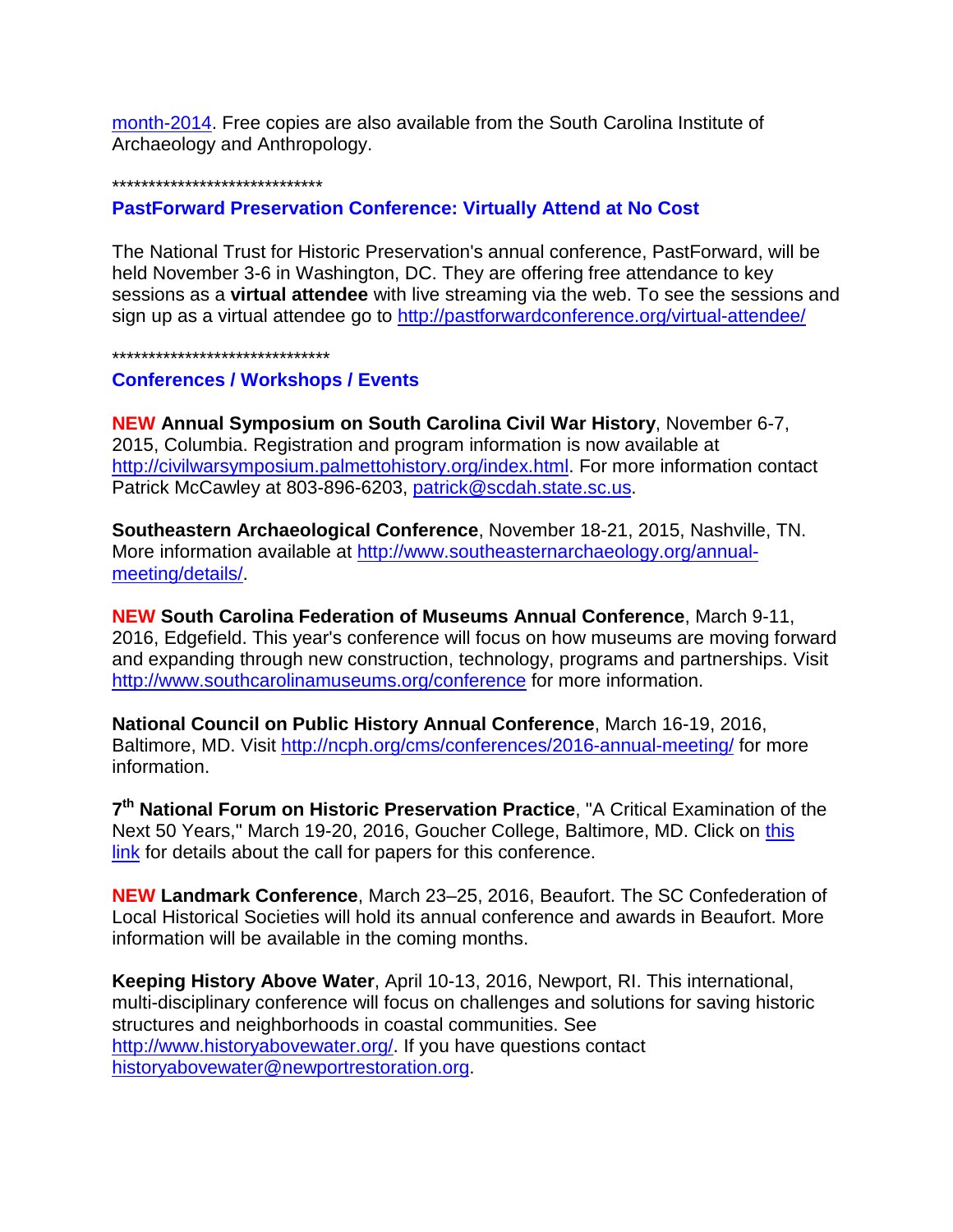**South Carolina's Historic Preservation Conference,** April 22, 2016, Columbia. The call for session proposals is now available. Proposals are due January 15, 2016. For more information visit [http://shpo.sc.gov/events/Pages/presconf.aspx.](http://shpo.sc.gov/events/Pages/presconf.aspx)

**NEW National Main Streets Conference,** May 23-25, 2016, Milwaukee, WI. [Click here](http://www.preservationnation.org/main-street/training/conference/2016---milwaukee/main-street-now-2016.html#.Vi4bqFTD-os) for more information.

**2016 Vernacular Architecture Forum Conference**, "From Farm to Factory: Piedmont Stories in Black and White," June 1-4, 2016, Durham, NC. For information, visit [this](http://r20.rs6.net/tn.jsp?f=001hMPQBJk4VRsK1GnY1QbDn8PkF6oKo9uy6JmKb2Z0hw3lOZAL7L2UB8_r8VZWytxRabR8qkJcCxqHzYTnqomGbMvwu4zEzkptoKjxcq3JO7lqzZMKk6Tfry79K8zEERnjl2L4vES5gtddcG1RsvN4XxAc871b5TuU0mHPcw8z3s4-3WO8eYpLfA==&c=LKBgiGZbPQ5sOqwXYXJRQf1VZK1Pq5dBTkQ7J0VqGAnWRXnvdo7OXw==&ch=J5ppA5Q7LVWvNiGYWzggtOq0RzkRz7Imf8P59md45jZv-XHgNp2D-g==)  [website,](http://r20.rs6.net/tn.jsp?f=001hMPQBJk4VRsK1GnY1QbDn8PkF6oKo9uy6JmKb2Z0hw3lOZAL7L2UB8_r8VZWytxRabR8qkJcCxqHzYTnqomGbMvwu4zEzkptoKjxcq3JO7lqzZMKk6Tfry79K8zEERnjl2L4vES5gtddcG1RsvN4XxAc871b5TuU0mHPcw8z3s4-3WO8eYpLfA==&c=LKBgiGZbPQ5sOqwXYXJRQf1VZK1Pq5dBTkQ7J0VqGAnWRXnvdo7OXw==&ch=J5ppA5Q7LVWvNiGYWzggtOq0RzkRz7Imf8P59md45jZv-XHgNp2D-g==) where details will be added as planning progresses. Click on [this link](http://r20.rs6.net/tn.jsp?f=001hMPQBJk4VRsK1GnY1QbDn8PkF6oKo9uy6JmKb2Z0hw3lOZAL7L2UB8_r8VZWytxRWzqSCxEWNOe8N4YTqsqsYXQjKz-E4rLWhdYWHkHdhuEV_x9qhIJdF_GHNZWWrXW8o08QG9xKG5cwRJ4KJDAryjxGK-QcEDuGvlfY9czMNx9eMXJ6ZsWE_9_vVh2Gu4WG&c=LKBgiGZbPQ5sOqwXYXJRQf1VZK1Pq5dBTkQ7J0VqGAnWRXnvdo7OXw==&ch=J5ppA5Q7LVWvNiGYWzggtOq0RzkRz7Imf8P59md45jZv-XHgNp2D-g==) for the call for papers. The deadline for proposals is October 30, 2015.

**National Alliance of Preservation Commissions FORUM 2016**, July 27-31, 2016, Mobile, AL. A historic preservation conference and training program focused on the issues of preservation commissions and commission staff. More information can be found on the [NAPC website.](http://r20.rs6.net/tn.jsp?f=001hMPQBJk4VRsK1GnY1QbDn8PkF6oKo9uy6JmKb2Z0hw3lOZAL7L2UB8_r8VZWytxRTTAXmXLzRsVmV8t9EYgS48N8AZY1al6GpS08KjjSBRT-poAQVNEtOHIpdyTnBni7duU1ZwMNaPfigJ6wMsJUJs_kRZRmmHJSZFzKD6SQKqh6Jhg4NsqhhY8HkuZosmzY&c=LKBgiGZbPQ5sOqwXYXJRQf1VZK1Pq5dBTkQ7J0VqGAnWRXnvdo7OXw==&ch=J5ppA5Q7LVWvNiGYWzggtOq0RzkRz7Imf8P59md45jZv-XHgNp2D-g==)

**NEW A Century of Design in the Parks: Preserving the Built Environment in National and State Parks**, June 21-23, 2016, Santa Fe, NM. The National Center for Preservation Technology and Training is organizing this conference on how to preserve the built environment within national and state parks. Learn about preservation efforts for sites from early rustic, CCC, WPA, post-WWII era, NPS Mission 66 campaign, and beyond. See [the call for papers](http://r20.rs6.net/tn.jsp?f=001K9ah97RO0CViDiIlJuYQvFMfNldwJDmNcvt7TGCowWeqAc3ZnBh5tAhMB-5yIkz6fSPGKZEkOFaEA1H-bd8BnTkK5G6doR-dq_TGUriLpoI3sKOsH3EFKkgNX58GtDai0o6wEitkCeMHr0M3x-Q-VtWxxcCzDiWhbW2H3zDw9JgljhkWrgAgMsTxL1nZgxWY9cadumGbQF0gA1LMhs1B1G2fEKpVeVJ3cigUiL-CSk-LqgZ2G1zOp4yus2-J7gdFP7X2meBlemQ=&c=QpB-LEI7LGVV-P76VfHAXkJV3leKYdgPYdZKKTNmqjnglGWpxs_DtQ==&ch=NJiGiaUnynjraXrWW5KgsZVUf2o_wbs4Gd1A8IszFmoztIttF7lKxg==) which are due by January 15, 2016. Topics may include historical perspectives, preservation issues, documentation, use of technology, adaptive reuse, and interpretation of NPS designed features, among others. Questions? Call Debbie Smith at NCPTT (318) 356-7444 ex 259 or email: **Debbie\_Smith@nps.gov.** 

#### \*\*\*\*\*\*\*\*\*\*\*\*\*\*\*\*\*\*\*\*\*\*\*\*\*\*\*\*\*\*

## **Grant Application Deadlines**

**December 1, 2015: Sustaining Cultural Heritage Collections Grants**. The National Endowment for the Humanities invites applications from nonprofit museums, libraries, archives, and educational institutions in the United States for the Sustaining Cultural Heritage Collections grant program. Guidelines, FAQs, and sample narratives from successful applications are online at: [www.neh.gov/grants/guidelines/SCHC.html.](http://www.neh.gov/grants/guidelines/SCHC.html) Contact the staff of NEH's Division of Preservation and Access at [preservation@neh.gov](mailto:preservation@neh.gov) and 202-606-8570. Hearing-impaired applicants can contact NEH via TDD at 1-866-372-2930.

**NEW January 13, 2016:** Humanities Council<sup>SC</sup>'s Major Grants. Major Grants (\$2000 -\$8000) support public programs designed to be accessible by a broad audience, to serve citizens in urban, rural, and small-town settings, and to make possible humanities programs that illuminate and enrich the lives of both audiences and scholars. Drafts are strongly encouraged and will be accepted any time prior to the deadline listed below. For more information visit<http://schumanities.org/grants/howtoapply/> or contact T.J. Wallace at tiwallace@schumanities.org.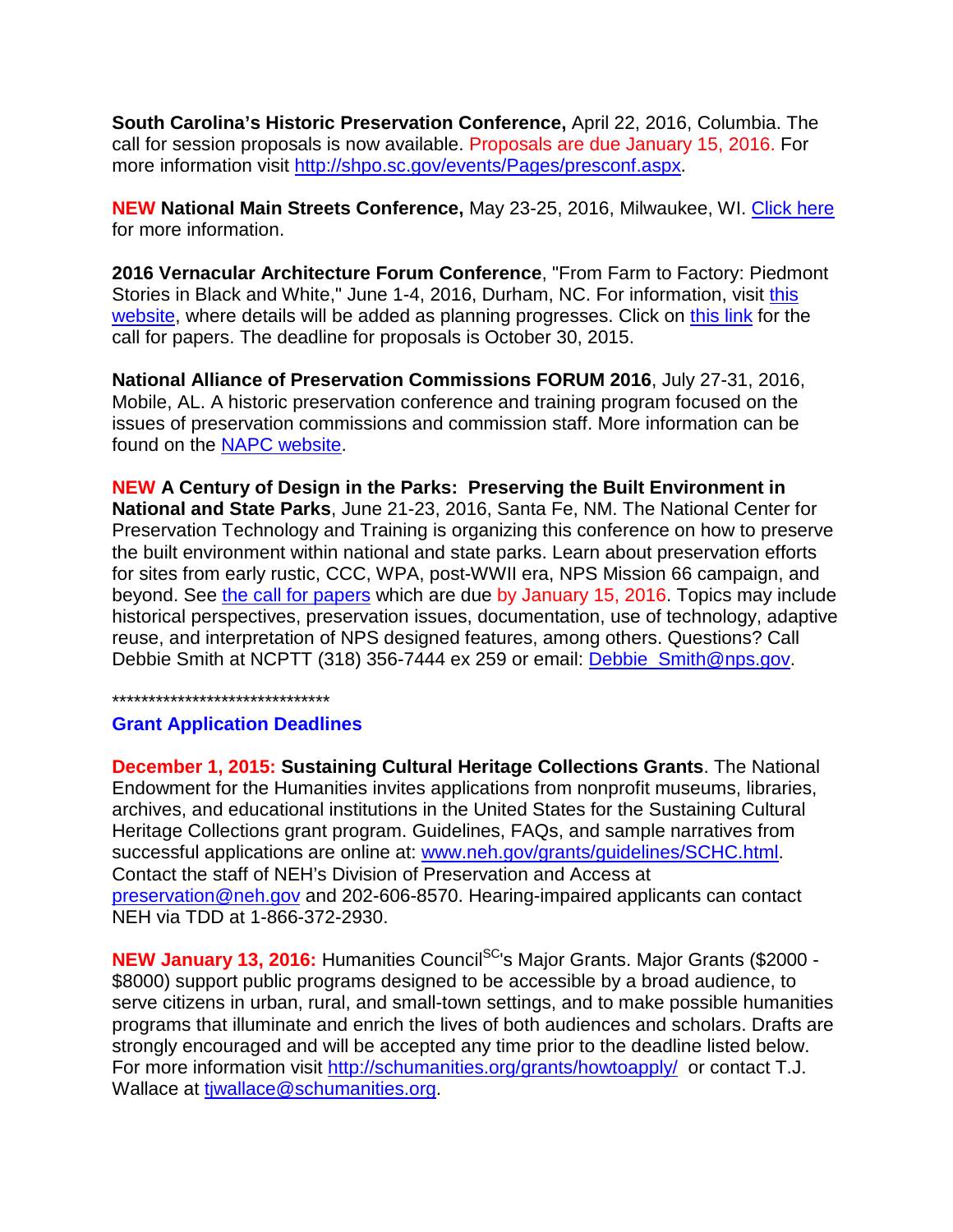Information about other Humanities Council grants such as mini-grants, planning grants, and "South Carolina: The Common Good", is also available at [http://schumanities.org/grants/howtoapply/.](http://schumanities.org/grants/howtoapply/)

### **NEW January 14, 2016: American Battlefield Protection Program Battlefield**

**Preservation Grants**. Non-profit groups, academic institutions, and local, regional, state, and tribal governments are invited to apply for grants for eligible projects in three categories: site identification and documentation, planning and consensus building, and interpretation and education. All project applications must clearly demonstrate that the proposed activity will contribute directly to the preservation of battlefield land or an associated site. The application form and complete guidelines are available at [http://www.nps.gov/abpp/grants/battlefieldgrants/2015grants.html.](http://www.nps.gov/abpp/grants/battlefieldgrants/2015grants.html)

**NEW February 1, 2016: National Trust Preservation Funds**. These grants encourage preservation at the local level by providing seed money for preservation projects. Grants generally start at \$2,500 and range up to \$5,000. The selection process is very competitive. Members of the National Trust at the Forum or Main Street levels are eligible to apply for funding from the National Trust Preservation Fund. To learn more about the grant program and how to apply go to

[http://www.preservationnation.org/resources/find-funding/.](http://www.preservationnation.org/resources/find-funding/)

**NEW February 5, 2016: Federal Historic Preservation Grants**. Administered by the SHPO, these grants can assist two types of projects: (1) Survey and Planning Projects—eligible projects include surveys of historic properties, National Register nominations, preservation education, and preservation planning; (2) Stabilization Projects—eligible projects include stabilizing historic buildings or protecting historic buildings from the adverse effects of the weather (only for projects in Certified Local Government (CLG) communities). Any local government, non-profit, or institution in South Carolina may apply for a Federal Historic Preservation Grant. At least 10% of the state's annual grant from the National Park Service must be awarded to CLGs. As funding is available after the required CLG minimum is met, then non-CLG projects may also be selected for funding. Grant awards generally range from \$1,500 to \$25,000. The 2016 application is online at [http://shpo.sc.gov/programs/Pages/Grants.aspx.](http://shpo.sc.gov/programs/Pages/Grants.aspx) For additional information or to discuss a potential project contact Brad Sauls at 803-896- 6172, [sauls@scdah.sc.gov.](mailto:sauls@scdah.sc.gov)

## **Online sources of grant information:**

[National Trust for Historic Preservation](http://www.preservationnation.org/resources/find-funding/) Finding Preservation Funding [Preservation Directory](http://www.preservationdirectory.com/PreservationGeneralResources/GrantsFundingSources.aspx) Grants and Funding Resources [State Library](http://www.statelibrary.sc.gov/grants-research-assistance) Grants Research Assistance [SC Grantmakers Network](http://www.scgrantmakers.com/) [Federal grants](http://www.grants.gov/) Grants.gov [Foundation Center](http://foundationcenter.org/) Foundation Directory Online